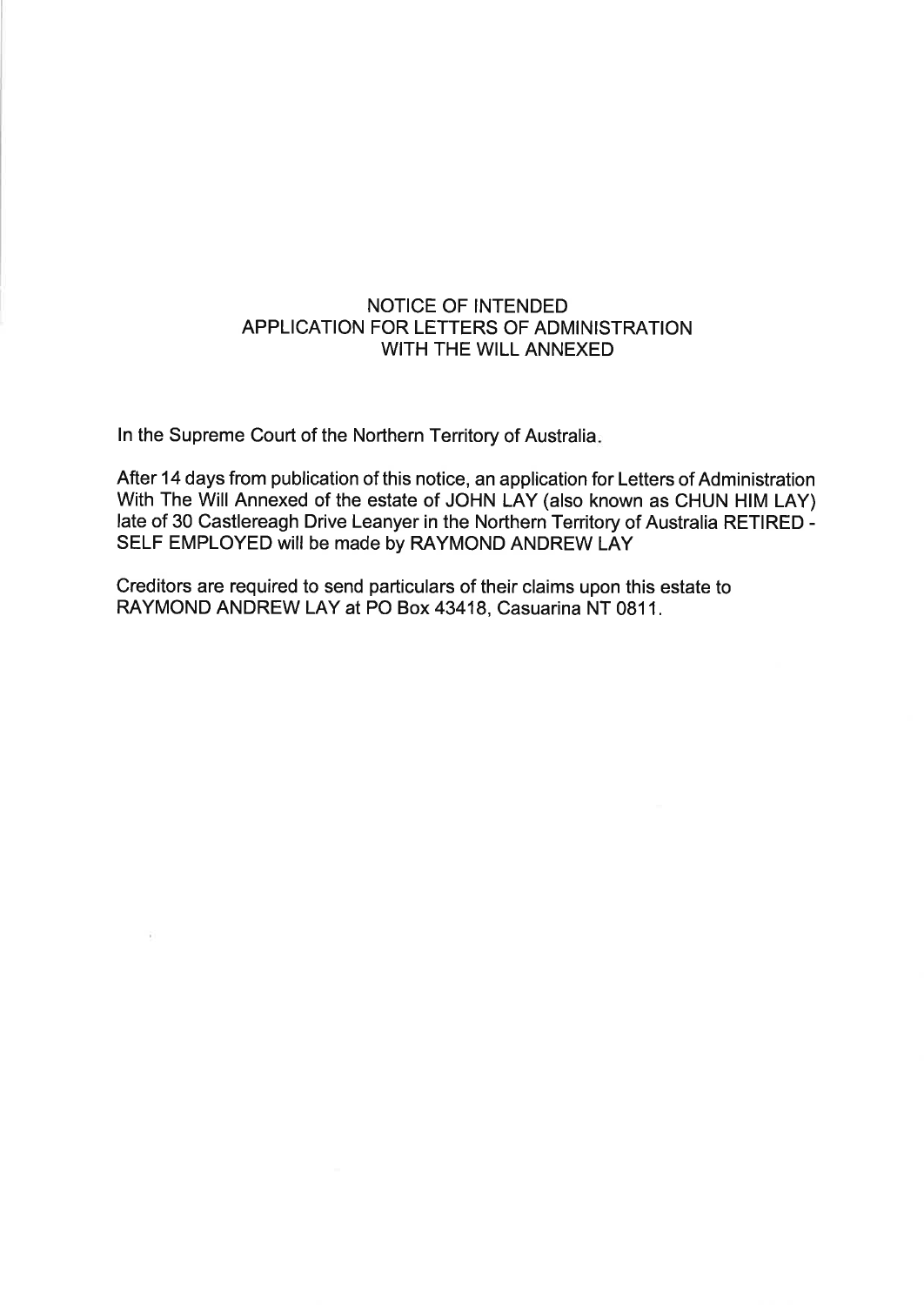### IN THE SUPREME COURT OF THE NORTHERN TERRITORY OF AUSTRALIA PROBATE JURISDICTION [DARWIN or ALICE SPRINGS] REGISTRY No.

THE ESTATE of the late JOHN LAY (also known as GHUN HIM LAY) late of 30 Castlereagh Drive Leanyer in the Northern Territory of Australia, RETIRED - SELF EMPLOYED deceased

#### APPLICATION

The applicants RAYMOND ANDREW LAY the beneficiary named in the will dated 8 June 2000 of JOHN LAY also known as CHUN HIM LAY late of 30 Castlereagh Drive Leanyer in the Northern Territory of Australia, (Retired - Self Employed), deceased claims that administration with the will annexed of the estate of the deceased be granted to him, RAYMOND ANDREW LAY the executor named in the will, having renounced probate

APPLICANTS: RAYMOND ANDREW LAY PO Box 43418 Casuarina NT 0811

(Applicant's signature)

APPLICANT'S ADDRESS FOR SERVICE: PO Box 43418, Casuarina NT

0811

FILED:

 $(A$ pplidant's signature)